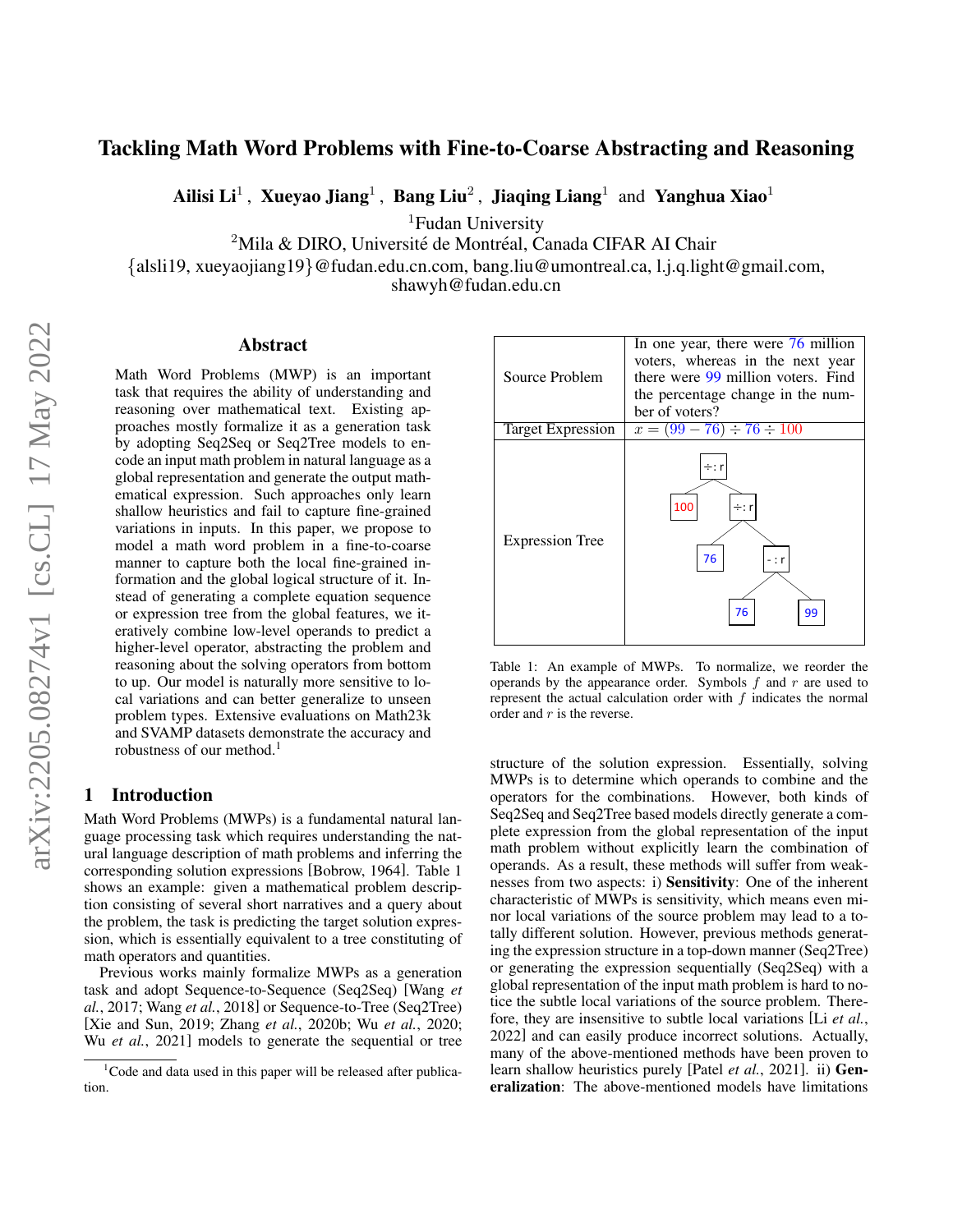in generating correct expressions for unseen problem types especially when trained with limited data. Considering the target space of MWPs is infinite since mathematical expressions are innumerable, it's impossible to learn all forms of expressions.

To overcome the weaknesses mentioned above, we propose a novel model to hierarchically combine candidate operands and then predict the operators for them in a bottom-up manner. Our proposed model is composed of two modules, namely combination module and prediction module. Combination module is used to make the decision of which operands (referred to as nodes of the expression tree) to combine in pairs. Given a pair of nodes combined by the combination module, the operator classifier of prediction module will predict the operator for the two operands. Besides, a termination probability is calculated to determine whether the generation should be stopped. The initial candidate operands nodes of are numbers in the problem and constants with specific meanings (such as constant 100 in Table [1](#page-0-0) which means percentage). And as the layer increases, the new combination nodes are included in the candidate set iteratively.

Our method outperforms previous methods in the abovementioned two aspects. For Sensitivity, in our method, the decisions of combining operands and the operator, and termination status predictions are all based on the local context features. Therefore, our model is more sensitive to local variations. For Generalization, different from previous models that learn to directly generate a complete equation (e.g.,  $x = (a + b) \times (c + d)$ , our model learns the combinations (e.g.,  $y = a + b$ ,  $z = c + d$ , and  $x = y + z$ ) separately. By this means, we make our model learn the most basic compositions instead of the infinite equation sequence. Hence, our model has better compositional generalization capability than previous neural models [Liu *et al.*[, 2020\]](#page-6-9).

Aside from the advantages mentioned above, the method we proposed also has following strengths. First, our method makes full use of the supervision of sub-expressions for each data sample, since all combinations could be restored to a corresponding sub-expression of the target one. Second, our model is robust to diverse equivalent expressions. Previous works maximize the joint log-likelihood of the whole expression sequence. Thus, expressions with different forms will be punished even if they are mathematically equivalent. Our model is trained to maximize the probability of the target combinations while combinations not appearing in the target expression will be partially punished. By this means, some unlabeled meaningful combinations can also get a high probability.

In summary, our contributions in this paper are:

- We propose a novel model which is more sensitive to the minor local variations. The experimental results show that our method performs better on the challenging data that are similar in text yet with different expressions.
- The method we proposed has a better compositional generalization capability and can address unseen problems better.
- The experimental results show that our model achieves satisfactory performance on existing benchmark datasets

without introducing additional common sense knowledge.

## 2 Related Works

The mainstream neural models for MWP contains three kinds of frameworks.

Seq2Seq based models: [Wang *et al.*[, 2017\]](#page-6-1) first proposed to adopt recurrent neural network as the encoder and decoder to generate target equations. [Wang *et al.*[, 2018\]](#page-6-2) further adopted equation normalization to address diverse equivalent expressions. [\[Chiang and Chen, 2018\]](#page-6-10) introduced a data structure (i.e. stack) to align the source and target based on Seq2Seq model. [Li *et al.*[, 2019\]](#page-6-11) brought in attention mechanism and [Wang *et al.*[, 2019\]](#page-6-12) adopted a two-stage way to generate the sequential expressions.

Seq2Tree based models: [\[Xie and Sun, 2019\]](#page-6-3) first proposed to adopt a tree-based LSTM to generate an expression tree instead of a sequence. [Zhang *et al.*[, 2020b;](#page-6-4) Li *et al.*[, 2020\]](#page-6-13) introduced graph structures to better capture features of source problems. [Zhang *et al.*[, 2020a\]](#page-6-14) utilized knowledge distillation and multiple decoders to generate diverse expressions. [Wu *et al.*[, 2020\]](#page-6-5) introduced common sense knowledge into Seq2Tree based generator. And [\[Wu](#page-6-6) *et al.*[, 2021\]](#page-6-6) explicitly encoded the numeric value of numbers into the Seq2Tree model.

Pre-trained models: The experiments in [\[Shen](#page-6-15) *et al.*, [2021\]](#page-6-15) have shown that pre-trained language BART [\[Lewis](#page-6-16) *et al.*[, 2019\]](#page-6-16) could beat many of specifically designed models on Math23k [Wang *et al.*[, 2017\]](#page-6-1). Similar results could be found in [Lan *et al.*[, 2021\]](#page-6-17).

[Cao *et al.*[, 2021\]](#page-6-18) proposed a Seq2DAG approach to solve multivariate problems which is similar with our model structure. Different from [Cao *et al.*[, 2021\]](#page-6-18) which enumerated all possible sub-expressions and terminated immediately as the number of generated expressions meets the needs, we design our prediction module more elegantly (refer to Sec[.3](#page-1-0) for more details).

The above-mentioned works all ignored the localsensitivity and compositional generalization ability. Despite [Cao *et al.*[, 2021\]](#page-6-18) also took a bottom-up manner, they still adopted global representation of the problem for inference which makes the model easily overfit the problem types in the training set.

### <span id="page-1-0"></span>3 Methodology

### 3.1 Preliminary

The source problem is a sequence of words with a background description and a query about the desired variable. As what have done in previous works, we replace the numbers (denoted as  $N$ ) appearing in the problem  $Q$  with a placeholder. Besides explicit numbers in  $Q$ , there are constants with specific meanings also useful for inference, such as  $\pi$ , 7 (a week). We denote such constants as C.

The target expression can be formalized as a binary tree, of which the leaf nodes are composed of  $N \cup C$  and the inner nodes are operators (denoted as O). Each node (denoted as n) except the leaf nodes in the expression tree can be viewed as a combination of two operands nodes and we refer to it as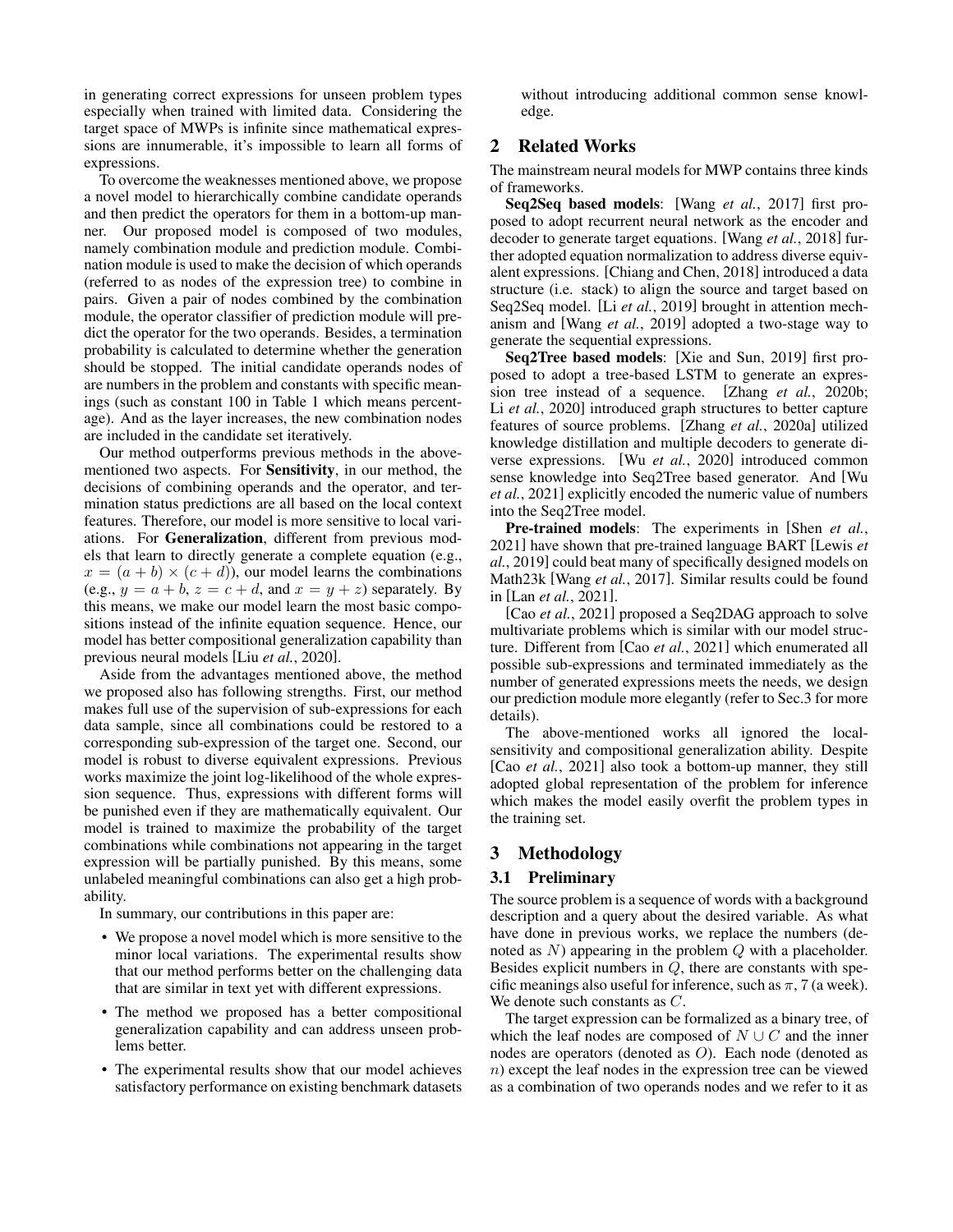a combination node or an inner node. Each layer of nodes in the expression tree are denoted as  $L_i$ .

Notably, operands calculated with operator  $-$  and  $\div$  are not commutative (e.g., expression  $n_0 - n_1$  is not equivalent with  $n_1 - n_0$  in most cases). We adopt f and r to indicate the calculation order of the operands, in which  $f$  indicates the normal order while  $r$  refers to the reverse. And thus the set of operator should be  $O = \{+, \times, - : f, - : r, \div : f, \div : r\}.$ To normalize, when combining operands nodes, we always make the node with smaller index the left operand and vice versa for the right operand.

#### 3.2 Overview

Our method iteratively combines candidate operands nodes from bottom  $(L_0)$  to up  $(L_t)$  with two modules, namely combination module and prediction module. Combination module is used to determine which nodes to combine in pairs. And prediction module including operator classifier, inner node encoder and termination classifier will further predict the operator and termination status, and also encode the new combination nodes.

In the beginning, we adopt a pre-trained language model BERT [\[Devlin](#page-6-19) *et al.*, 2018] to encode the problem sequence Q. And the hidden states of the number tokens in the last layer of Transformer are used to represent the numbers nodes. Respectively, the constants nodes are embedded with a random initialized embedding layer. As shown in Fig[.1,](#page-3-0) numbers  $N$  and constants  $C$  make up the initial candidate set of operands in  $L_0$ .

Besides, as mentioned above, the MWP is composed of a short background description and a query. Considering that query plays an important role in inference [\[Patel](#page-6-8) *et al.*, [2021\]](#page-6-8), we utilize average pooling on the tokens in the query to get the representation of the query sub-sentence (denoted as  $h_{query}$ ).

With the problem encoded and the leaf nodes initialized, the model starts to iteratively generate inner nodes. And from  $L_0$  to  $L_1$ , the following steps are took: 1) Combination module combines nodes in  $L_0$  in pairs and each with a combination probability. Combination pairs are sent to the prediction module and make up the next layer  $L_1$ . 2) The operator classifier in prediction module is used to estimate the probability  $P(O|n_l, n_r; Q)$  given the pair of operands  $n_l$  and  $n_r$ . 3) And then inner node encoder in prediction module encodes the new inner node  $n_{lr}$  with the pair of operands and the operator predicted by operator classifier. 4) The termination classifier further predicts the termination status which is probability  $P(y_{ter}|n_{lr}; Q)$  conditioned on the new inner node.

And then from  $L_1$  to  $L_2$ , step 1 to 4 are repeated. The only difference is that the candidate set for combination has changed from  $L_0$  to  $L_0 \cup L_1$ .

#### <span id="page-2-0"></span>3.3 Combination Module

As shown in Fig[.1,](#page-3-0) the combination module takes two candidate sets as input and combine all possible pairs from these two sets. The initial candidate sets of left and right operands in  $L_0$  are both  $N \cup C$ . As the layer increases, new generated inner nodes are iteratively added to the candidate sets, leading to the exponentially extension of the candidate sets. To constrain the scope of nodes in each layer, we adopt beam search mechanism, keeping only top k nodes each layer for layers  $L_1$  to  $L_t$ . Besides, when generating new nodes from  $L_k$  to  $L_{k+1}$ , there must be at least one operand node belongs to layer  $L_k$ . If both  $n_l, n_r \in \bigcup_{i=0}^{k-1} L_i$ , then there could exist an inner node  $n_{lr} \in L_k$  which has already combined  $n_l$ and  $n_r$ . To avoid this issue, from layer  $L_k$  to  $L_{k+1}$ , the left operands are selected from  $\cup_{i=0}^{k} L_i$ , while the right operands are from  $L_k$  only to avoid duplicated combinations.

After combining all possible operands in pairs, we adopt multi-head attention mechanism to predict the combination probability  $P(n_l, n_r|n_l; n_r; Q)$  for each pair given the features of the operands and the problem. The probability is calculated with:

$$
P(n_l, n_r | n_l; n_r; Q) =
$$

$$
\sigma(Concat(W_{k_l}^T h_{n_l})^T Concat(W_{q_i}^T (h_{n_r} + h_{query}))) \quad (1)
$$

The  $W_{k_i}$  and  $W_{q_i}$  are parameters of the i-th head. And we use sigmoid function  $(\sigma(\cdot))$  instead of softmax because the combination of pairs is independent with each other.

For the combination module, there are labeled data and unlabeled data. Combinations appearing in the target equation could be viewed as *positive*, which should be estimated with high combination probability. However, the combinations not appearing in the target equation are not all *negative*. For example, in equation  $x = (a + b) \times c$ , nodes pair  $(a, c)$  doesn't exist in the target equation, but it is still a meaningful combination. So when we calculate loss for unlabeled data, we apply hinge loss to prevent the model from being over-confident on the inaccurate data. The loss function for combination module is:

$$
L_{comb} = -\sum_{l,r} y_{c_{l,r}} log P(n_l, n_r | n_l; n_r; Q)
$$

$$
+ max(\theta, -\sum_{l,r} (1 - y_{c_{l,r}}) log(1 - P(n_l, n_r | n_l; n_r; Q))) \quad (2)
$$

 $y_{c_{l,r}}$  here refers to whether combination of nodes  $n_l$  and  $n_r$ appearing in the target equation, and  $\theta$  is a hyper-parameter.

#### 3.4 Prediction Module

Prediction module is composed of three parts: an operator classifier to predict the operator for the input combinations; an inner node encoder to encode the generated combination node; and a termination classifier to determine whether to terminate the generation.

#### <span id="page-2-1"></span>Operator Classifier

Given a pair of operands, the operator classifier outputs an operator probability  $P(O|n_l, n_r; Q)$ ,

$$
P(O|n_l, n_r; Q) = \sigma(FF([c_O; h_{n_l}; h_{n_r}]))
$$
\n(3)

$$
c_O = Attention(Q, [h_{n_l}; h_{n_r}])
$$
 (4)

 $FF(\cdot)$  represents the feed forward network and  $\parallel$  refers to concatenation function.  $c<sub>O</sub>$  is the context representation obtained by adopting attention mechanism on nodes and problem sequence. The hidden vector of nodes are viewed as query while the problem sequence is the key and value. Details of the attention mechanism could refer to [\[Vaswani](#page-6-20) *et al.*,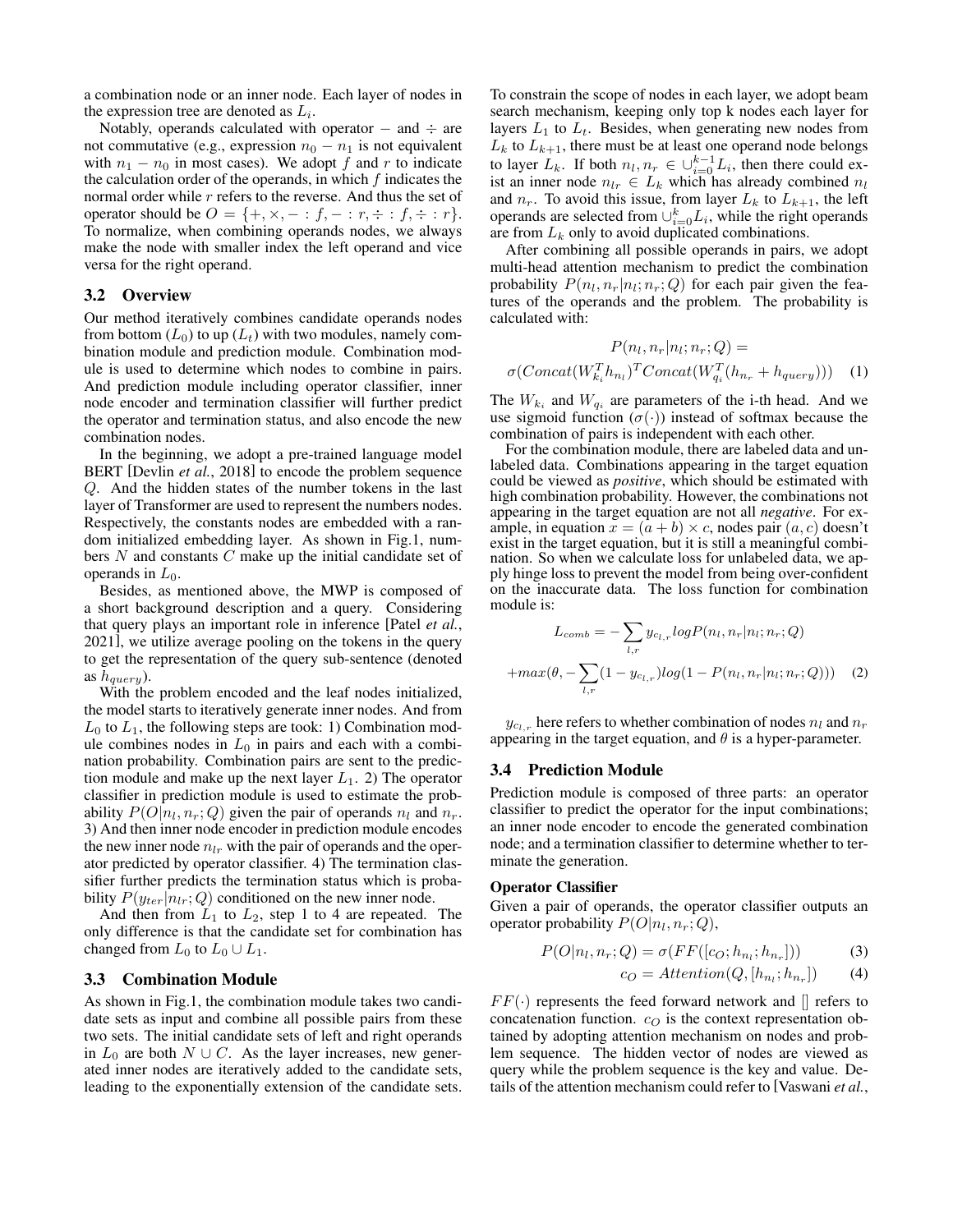<span id="page-3-0"></span>

Figure 1: Overview of our proposed method.

[2017\]](#page-6-20). Besides, we choose sigmoid as the activate function instead of softmax here because one pair of operands may have multiple operators.

The objective of operator classifier is to minimize the negative log-likelihood:

$$
L_{op} = \sum_{o \in O; n_l, n_r} -y_{o_l, r} log P(y = o | n_l, n_r; Q)
$$

$$
-(1 - y_{o_l, r}) log(1 - P(y = o | n_l, n_r; Q))
$$
(5)

 $y_{o_{l,r}}$  indicates whether node  $n_l$  and  $n_r$  has a parent node whose value is operator  $o$  in the ground truth expression.

#### Inner Node Encoder

As shown in Fig[.1,](#page-3-0) after predicting proper operators for the operands pairs, inner node encoder encodes the operands and the predicted operator to obtain the representation of the combination nodes. The obtained combination nodes making up the next layer of generated expression trees are then added to the candidate sets.

The representation of combination nodes are calculated as follows:

$$
h_{n_{lr}} = FF([h_{n_l}; h_{n_r}; h_{op}])
$$
\n(6)

$$
h_{op} = \sum_{o \in O} P(y = o | n_l, n_r; Q) e_o \tag{7}
$$

 $FF(\cdot)$  refers to feed forward network and  $e_o$  is the trainable embedding vector of operator o which is initialized randomly.

#### Termination Classifier

Since the expression cannot be generated endlessly, a termination classifier is utilized to predict a termination probability  $P(y_{ter}|n_{lr}; Q)$  for each combination node  $n_{lr}$ . Similar to prediction classifier, we adopt attention mechanism to get a context representation  $c_t$ . The probability of termination is formulized as:

$$
P(y_{ter}|n_{lr};Q) = Softmax(FF([c_t; h_{n_{lr}}]))
$$
 (8)

$$
c_t = Attention(Q, h_{n_{lr}})
$$
\n(9)

 $y_{ter} = 1$  indicates the expression should be terminated, Only the root node of the ground truth expression is labeled as terminated, and the other inner nodes are all non-terminated nodes. The loss function of termination classifier is:

$$
L_{ter} = -y_{ter} \log P(y_{ter} | n_{lr}; Q)
$$

$$
-(1 - y_{ter}) \log (1 - P(y_{ter} | n_{lr}; Q))
$$
(10)

#### 3.5 Training ang Inference Procedure

For simplification, only combinations appeared in the target expression trees are sent to the prediction module to make up the next layer of the tree during training phase. The entire objective of our method is to minimize the loss of three parts:

$$
L = \gamma L_{comb} + \alpha L_{op} + \beta L_{ter}
$$
 (11)

 $\alpha$ ,  $\beta$ ,  $\gamma$  are all hyper-parameters.

When performing inference, in every iteration, combinations with top k highest combination probability are selected as the nodes of next layer. We also set  $L_{max}$  (i.e. the max layer to generate) to prevent endless generation. Besides, choosing root nodes only based on termination probability lacks the information of combination and operator confidence. So for each node, we calculate a joint probability of its descendants about combination and operator probability.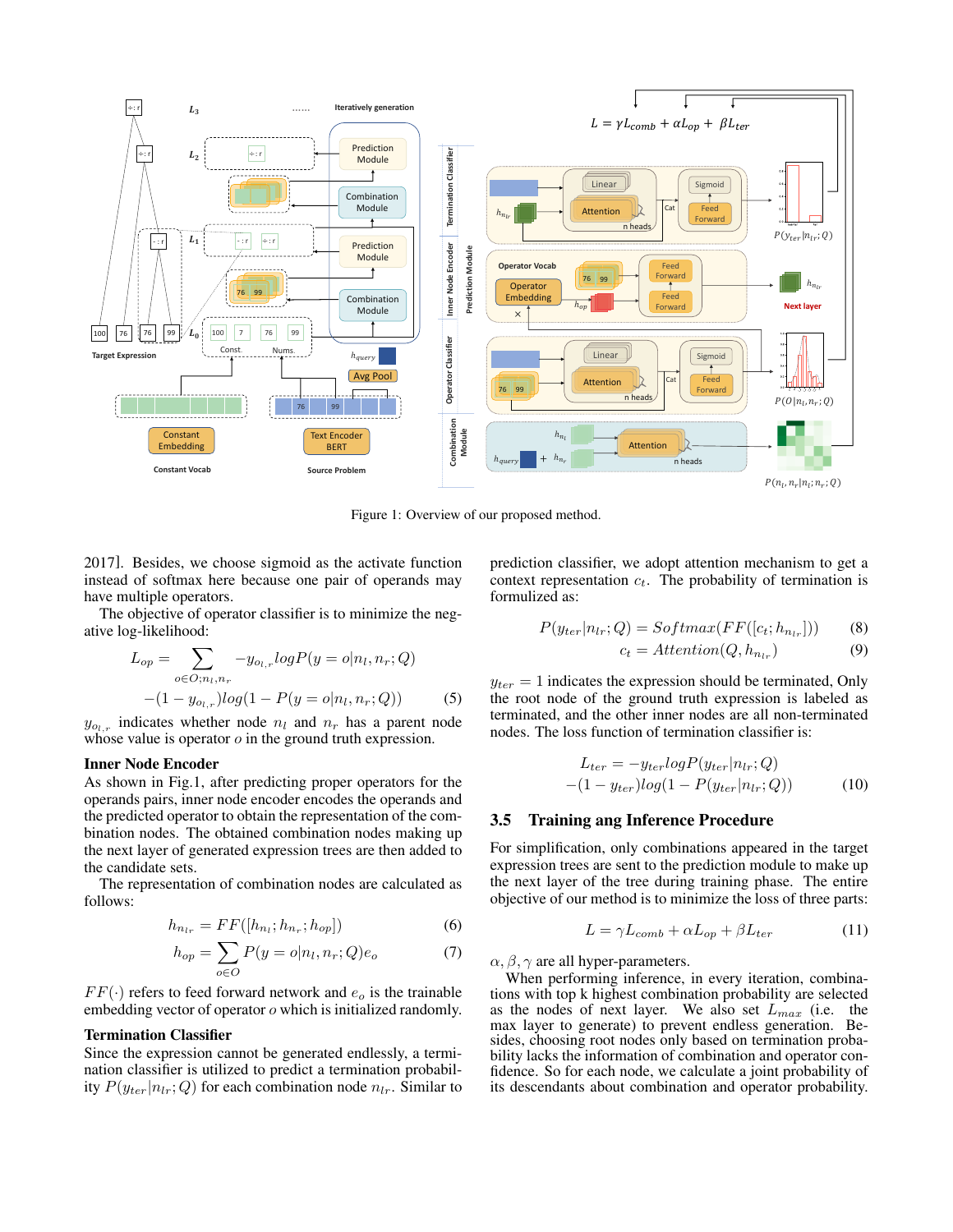The joint probability is defined as below:

$$
P_{\mathcal{J}}(n_i) = \begin{cases} 0 & n_i \in L_0 \\ P_{op}(n_i) * P_{comb}(n_i) & n_i \in L_1 \end{cases}
$$

$$
\big(\text{Avg}(P_{\mathcal{J}}(\mathcal{C}(n_i))) * P_{op}(n_i) * P_{comb}(n_i) \qquad others
$$

 $P_{comb}$  and  $P_{op}$  are introduced in Sec[.3.3](#page-2-0) and [3.4](#page-2-1) respectively.  $\mathcal{C}(n_i)$  refers to the direct left and right child of node  $n_i$ . Function  $Avg(\cdot)$  is used to calculate the average joint probability of the left and right child. Notably, the child node with a joint probability of 0 is not considered when calculating the average probability. And the final probability of  $n_i$  being the root node is obtained by multiplying its termination probability with the joint probability:

$$
P_{root}(n_i) = P_{\mathcal{J}}(n_i) * P_{ter}(n_i)
$$
 (12)

At last, the node with the highest  $P_{root}$  is chosen as the root node to restore a predicted expression tree.

### 4 Experiments

#### <span id="page-4-1"></span>4.1 Experimental Setup

Datasets In this paper, we conduct our experiments on two benchmark datasets: Math23k [Wang *et al.*[, 2017\]](#page-6-1) and SVAMP [Patel *et al.*[, 2021\]](#page-6-8), and two transformed datasets: Math23k+LGA [Li *et al.*[, 2022\]](#page-6-7) and re-split SVAMP.

Benchmark datasets: 1) Math23k is one of the most popular MWP datasets with 23,161 data samples in Chinese. 2) SVAMP is a more challenging dataset which is built by applying different kinds of subtle variations on problems from ASDiv-A [Miao *et al.*[, 2020\]](#page-6-21). The training set of it is a combination of MAWPS [\[Koncel-Kedziorski](#page-6-22) *et al.*, 2016] and ASDiv-A containing only simple problems with 3,138 data samples. And the testing set is composed of 1k varied unseen problems which is very challenging for existing neural models. We also perform 5-fold cross-validation over SVAMP as in [Patel *et al.*[, 2021\]](#page-6-8). The dataset is divided into the training set containing data from MAWPS, AsDiv-A and some varied problems, and the testing set containing the rest of varied problems.

Transformed datasets: 1) The training set of Math23k + LGA is Math23k training set augmented by LGA. The augmentation brings data with tiny local variations into the new training set. The testing set of Math23k+LGA is the same as Math[2](#page-0-1)3k. 2) We re-split SVAMP by equation templates<sup>2</sup>. The training set contains data samples with 10 equation templates. And equation templates of the testing data are all unseen.

The evaluation metric on all datasets is answer accuracy, which measures whether or not the calculated answer of the predicted equation is the same as the ground truth answer.

Baselines We compare our models with various typical Seq2Seq-based, Seq2Tree-based and pre-trained methods including: 1) DNS [Wang *et al.*[, 2017\]](#page-6-1): a vanilla Seq2Seq model, Transformer [\[Vaswani](#page-6-20) *et al.*, 2017]. 2) GTS [\[Xie and](#page-6-3) [Sun, 2019\]](#page-6-3): a GRU encoder and a tree-structured LSTM decoder. Graph2Tree [Zhang *et al.*[, 2020b\]](#page-6-4): several pre-defined

<span id="page-4-0"></span>

|                            | Dataset |        |         |       |
|----------------------------|---------|--------|---------|-------|
| Model                      | SVAMP   |        | Math23k |       |
|                            | Full    | 5-fold | Full    | + LGA |
| Seq2Seq based models       |         |        |         |       |
| <b>DNS</b>                 | 24.2    | 29.5   | 66.1    | 71.2  |
| Transformer                | 20.7    | 22.7   | 61.5    | 64.0  |
| Seq2Tree based models      |         |        |         |       |
| <b>GTS</b>                 | 30.8    | 38.8   | 75.6    | 76.1  |
| Graph2Tree                 | 36.5    | 47.8   | 77.4    | 77.0  |
| pre-trained models         |         |        |         |       |
| BERT2Seq                   | 24.8    | 51.5   | 76.6    | 76.0  |
| Seq2DAG <sup>3</sup>       |         |        | 77.1    |       |
| <b>BART</b>                |         |        | 80.8    |       |
| Generate&Rank <sup>3</sup> |         |        | 85.4    |       |
| Ours)                      | 35.1    | 57.4   | 79.9    | 82.1  |

Table 2: Answer accuracy (%) of baseline models and our method on the benchmark datasets and a transformed dataset Math23k+LGA. The best performances are marked with bold.

graphs with GCN to encode and a tree-structured LSTM decoder. 3) BERT2Seq [Lan *et al.*[, 2021\]](#page-6-17): BERT as encoder and a Transformer decoder. 4) Seq2DAG [Cao *et al.*[, 2021\]](#page-6-18): a bottom-up generator with DAG-LSTMs as the decoder. 5) Generate&Rank [Shen *et al.*[, 2021\]](#page-6-15): a SOTA framework of first generating top k candidates with a generator BART [Lewis *et al.*[, 2019\]](#page-6-16) and then ranking them to get the final result.

Implementation Details The dimensions of constant and operator embedding are set to 256. Hidden dimensions of all feed forward network and attention parameters are set to 512. 2-layer feed forward network is used in operator and termination classifier with ReLU as activation function.  $L_{max}$  and the size of beam search  $k$  are set to the max number of layers and nodes per layer counted from the training set respectively. We adopt Adam optimizer [\[Kingma and Ba, 2014\]](#page-6-23) with the initial learning rate set to 4e-5 and 8e-5 for SVAMP and Math23k respectively, and the learning rate is halved every 20 epochs. The hyper-parameters of loss weights are set as  $\alpha = 1.5, \beta = 1.0, \gamma = 0.05$  to balance the loss from different sub-modules. And  $\theta$  in combination loss is set to 1.5 for Math23k and 1.3 for SVAMP since the beam size  $k$  in SVAMP is smaller and thus fewer negative samples will be generated. The batch size for the two datasets are 64 and 256 considering SVAMP is too small for large batch size. We train our model on both datasets for 200 epochs. All experiments are carried on 4 NVIDIA RTX 3090.

#### 4.2 Results and Analysis

We conduct experiments with four different settings on the two benchmark datasets as shown in Table [2.](#page-4-0) Full set of both

<sup>&</sup>lt;sup>2</sup>Equation templates are obtained by converting the equations into prefix form and masking out all numbers with a meta symbol.[Patel *et al.*[, 2021\]](#page-6-8)

<sup>&</sup>lt;sup>3</sup>Since the code of hasn't been released yet, we only report the results in the original paper.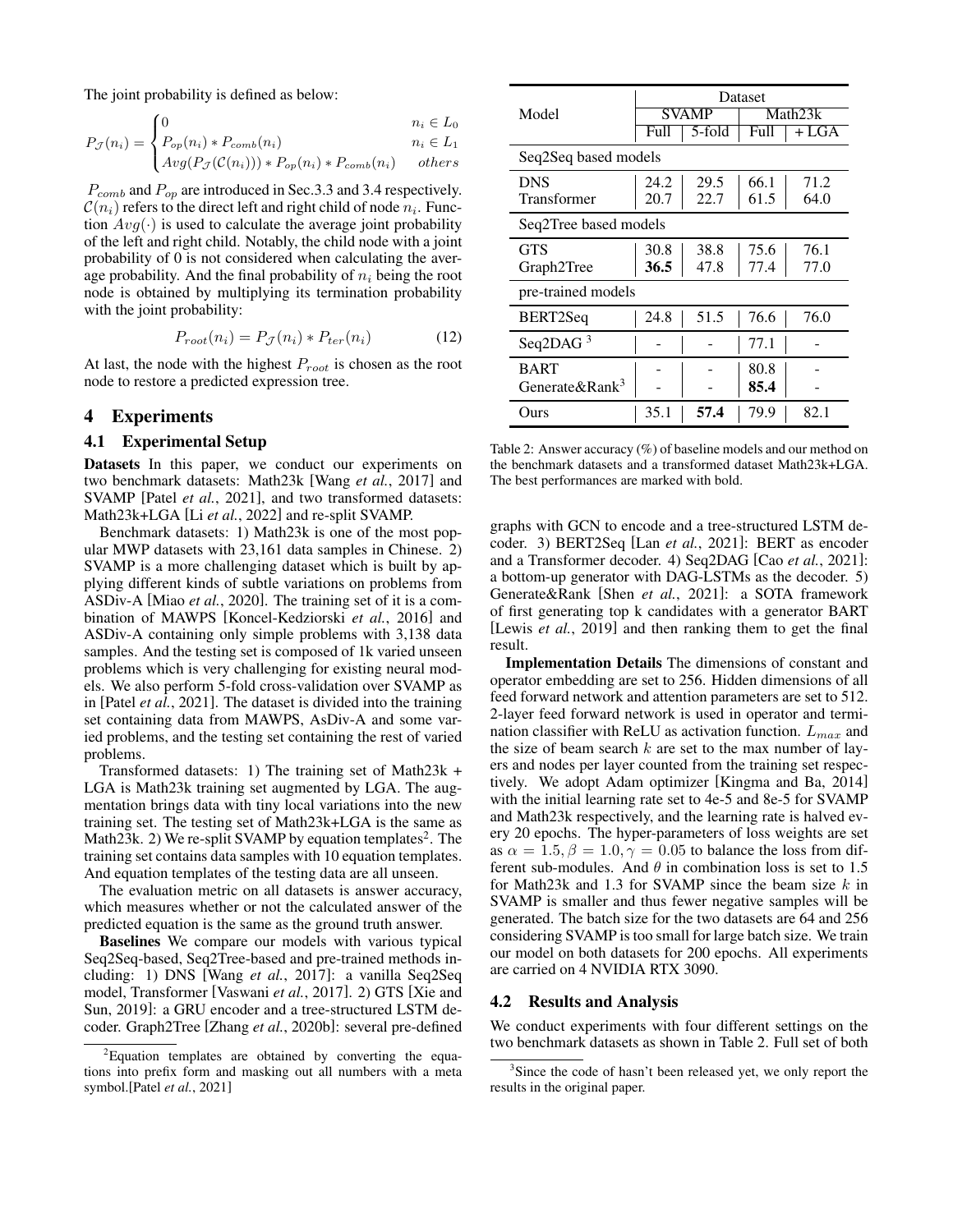<span id="page-5-0"></span>

| Model      |      | Ans acc. $(\%)$   Predicted unseen templates |
|------------|------|----------------------------------------------|
| <b>DNS</b> | 10.1 |                                              |
| <b>GTS</b> | 12.1 |                                              |
| Graph2Tree | 11.9 |                                              |
| Ours       | 17.1 | 33                                           |

Table 3: Experimental results on the re-split SVAMP. *Predicted unseen templates* refers to the number of samples that are predicted an unseen equation template in the validation set. The best results are marked as bold.

SVAMP and Math23k contains only simple problems in the training set. But the testing set of SVAMP-Full contains various challenging data that are similar with each other in text yet different in semantics, while the testing set of Math23k-Full contains only simple problems. The 5-fold data sets of SVAMP are not simply randomly divided as mentioned in Sec[.4.1.](#page-4-1) Both training and testing sets of the 5-fold cross validation contain challenging samples. Similarly, the training set of Math23k+LGA contains massive challenging samples with tiny local variations.

Overall Analysis Notably, the ideas of Generate&Rank and our model are orthogonal. Generate&Rank proposes a framework of first generating top k candidates with a generator (BART in their original paper) and then ranking the candidates. Our model naturally generate various candidate expression trees for each problem and can be used as a generator in the Generate&Rank framework. Despite our model does not beat Generate&Rank on Math23k dataset, Our method outperforms the generator (BART) they used with 82.1% answer accuracy (the testing set of Math23+LGA is the same with Math23k-Full).

By comparing the results of Bert2Seq and our method shown in Table [2,](#page-4-0) our model beats the result of BERT2Seq on all experimental settings, which shows that the performance gains of our model not only comes from the pre-trained language model but also from the specifically designed model architecture.

The results on SVAMP-Full indicate that when trained without those challenging samples, almost all neural models lack the capacity of dealing with challenging problems with tiny local variations as the performances of all neural models on SVAMP-Full are quite unsatisfactory. Notably, additional information like the pairwise comparative relationship between numbers are given in Graph2Tree, which is helpful to decide whether to generate  $a - b$  or  $b - a$ . And the testing set of SVAMP is filled with this kind of problems, so that Graph2Tree performs better on SVAMP than all other models. Even without introducing additional knowledge, our model is able to achieve a competitive performance as Graph2Tree, which to some extent verify the local sensitivity of our method.

Local Sensitivity to Source Problems As described above, the experimental results on the 5-fold data sets of SVAMP directly reflect the local-sensitivity of neural models since both training and testing sets in this setting contains challenging problems. Our method outperforms previous

<span id="page-5-1"></span>

Figure 2: Performances verses equation complexity.

works including Seq2Seq, Seq2Tree and pre-trained models based methods on 5-fold cross validation over SVAMP.

Besides, the performances of GTS, Graph2Tree and BERT2SEQ descend when trained with the augmented challenging data (the accuracy on Math23k+LGA is lower than that on Math23k-Full). As [Li *et al.*[, 2022\]](#page-6-7) explained that the descendants are cased by previous neural models not good at dealing with subtle variations. However, our method gains significant improvements from the augmented data due to the local-sensitive nature of our method.

Generalization Ability on Unseen Data Table [3](#page-5-0) shows the experimental results on the re-split SVAMP. The performances of all models are inferior on this dataset due to the difficulty. But among them, our method achieves the best performance. Besides the accuracy, the capacity of our method predicting unseen equation templates significantly outperforms previous works including both Seq2Seq and Seq2Tree models.

Performances verses Complexity of Equations We count the accuracy for problems with different number of operators as shown in Fig[.2.](#page-5-1) Our method performs better than other models on problems with fewer operators. We believe this is because by separately learning the combinations, both problems with long equations and short equations benefit the learning of simple problems. So the learnable data for our model of fewer combinations is much more than previous models which directly learn the complete equations. However, as combination nodes in higher layers gradually forget the semantics of nodes in lower layers, the performances of our model on longer equations are not quite satisfactory.

### 5 Conclusion

In this paper, we propose a novel fine-to-coarse model which iteratively combines the candidate operands and predict the operators. Different from previous Seq2Seq or Seq2Tree based models, our model is more local-sensitive and has better generalization capability. Experimental results have shown the effectiveness of the model architecture we proposed.